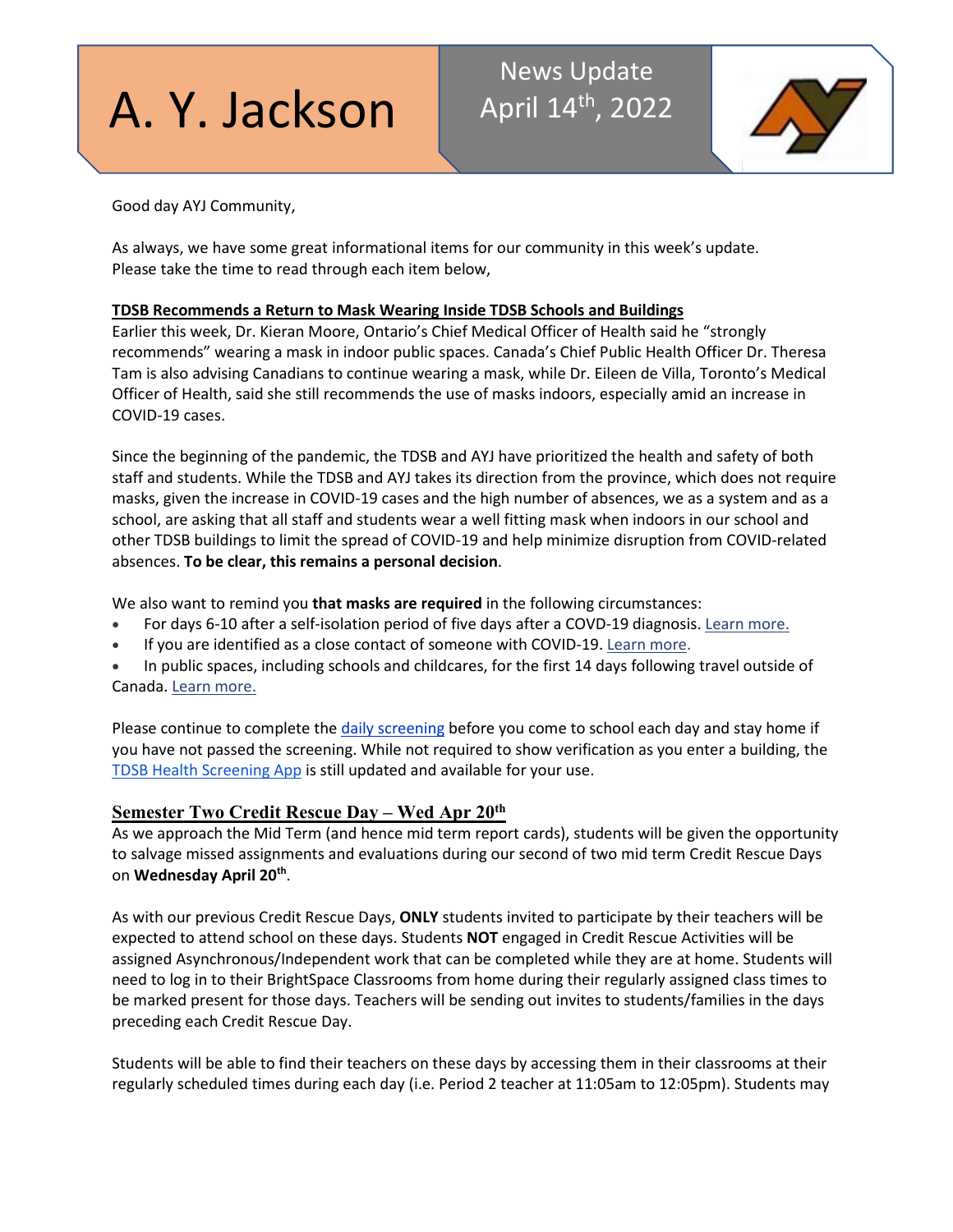also spend longer than their scheduled class time (not including over lunchtime) with a teacher should they require additional time and support.

There will **NOT** be any Cafeteria service for students at school on these days.

Please keep in mind that **Wed Apr 20th** is a **late start day** and as such Period One support will begin at 10:00am and the class schedule that follows will be adjusted accordingly.

# **Virtual Music Night 2:**

Our upcoming Virtual Music Night is taking place on **Thursday, April 14th at 7pm**. This will feature a variety of student acts across many genres and disciplines.

Please use this Zoom link to join: <https://tdsb-ca.zoom.us/j/94517220328>

# **Yearbook Sales Extension**

Cash on-line has been re-opened so students/families can purchase a yearbook (link is below). They will remain on sale for **\$30 until April 15th**. After this time, the price will go up to \$40 so don't miss out on this deal get your yearbook today!

<https://tdsb.schoolcashonline.com/Fee/Details/115560/153/False/True>

# **Summer School Registration**

Registration for in-person and remote summer school opens April 19th. More info can be found [here](https://www.tdsb.on.ca/High-School/Going-to-High-School/Night-School-and-Summer-School/Summer-School)

Registration for eLearning summer courses tentatively opens April  $26<sup>th</sup>$  (recent update). More info can be found [here](https://schoolweb.tdsb.on.ca/elearning/e-Summer-Online-Program)

# **AYJ Graduation Ceremony IN-PERSON, Wednesday, June 29th @ 2pm**

We are pleased to be able to confirm the details of our return to an IN-PERSON Graduation Ceremony on Wednesday, June 29<sup>th</sup> @ 2pm. We are lucky to be hosted by the Crystal Fountain Event Venue in Markham (see address below).

All eligible graduates will need to login to their SchoolCashOnline accounts to access this item. (Please note that if the item does not appear as an option on your account, you will need to be added to the Grad/Potential Grad Student List. Contact the office for details)

Link:<https://tdsb.schoolcashonline.com/>

The cost for this event is \$20 per grad (includes ceremonial cap & gown – mandatory). Each graduate will also be able to purchase 2 guest tickets (maximum) at an additional cost of \$20 per ticket.

\*\*Important: When completing your purchase, please enter student's: Legal First Name and Legal Last Name where it says : "Who are you purchasing this for?" \*\*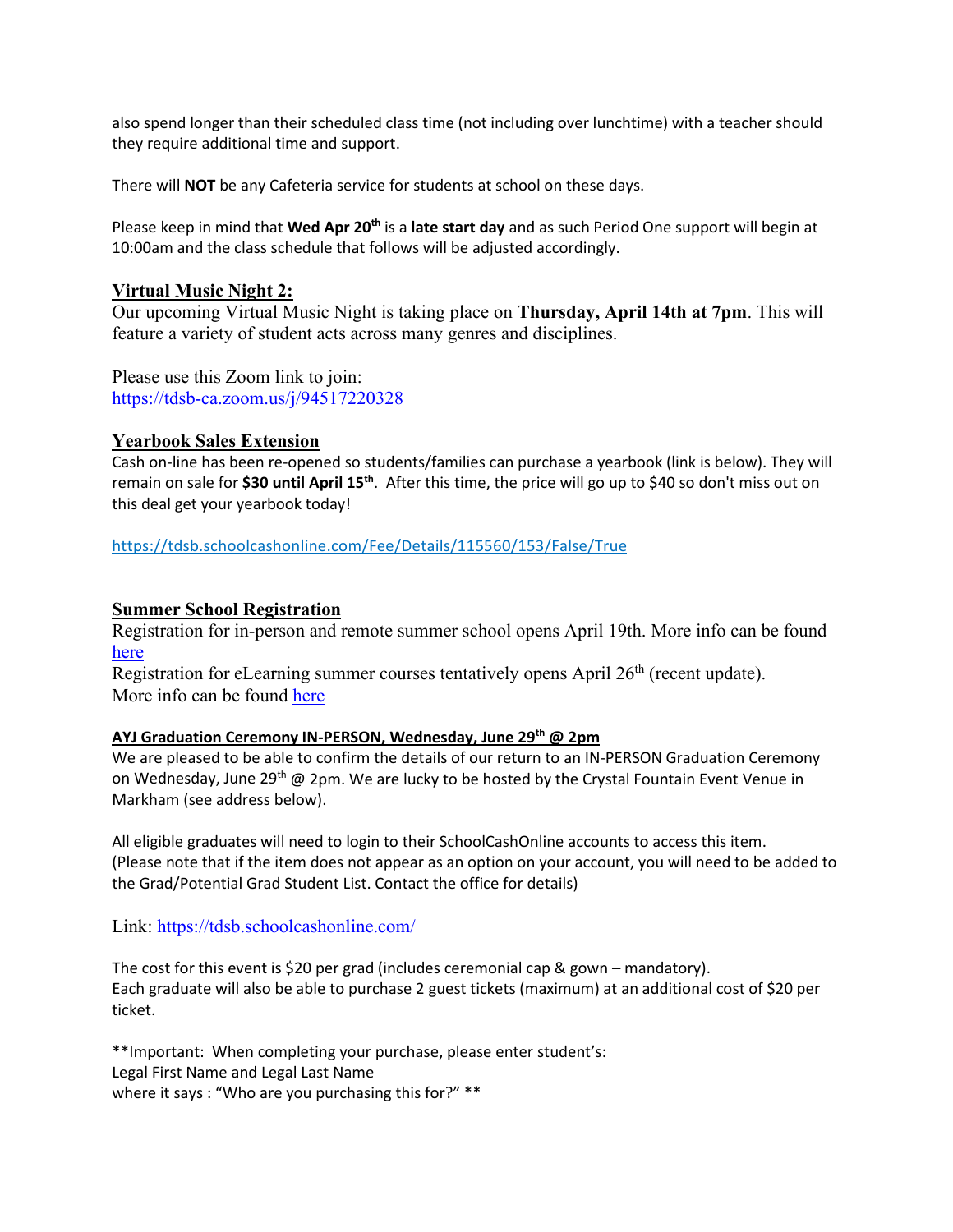Due to the limited number of seats at Crystal Fountain, only 2 guest tickets will be available to each graduate to purchase. In the very unlikely event that a few additional tickets become available, a subsequent sales process will be created and additional tickets will be sold on a first come, first served basis.

#### **Event Details:**

AYJ Graduation Ceremony Wednesday, June 29, 2022 Crystal Fountain Event Venue 60 McDowell Gate Markham, ON L6G 1B5

#### **Important Upcoming Dates**

| Thursday, April 14th              | AYJ Virtual Music Night - see item above                  |
|-----------------------------------|-----------------------------------------------------------|
| Friday, April 15 <sup>th</sup>    | Stat Holiday - Schools CLOSED, NO CLASSES                 |
| Monday, April 18th                | Stat Holiday - Schools CLOSED, NO CLASSES                 |
| Wednesday, April 20 <sup>th</sup> | AYJ Credit Rescue Day - see item above                    |
| Wednesday, April 20 <sup>th</sup> | AYJ Late Start Schedule - credit rescue begins at 10:00am |
| Wednesday, April 27th             | AYJ Late Start Schedule - classes begin at 10:00am        |

#### **Hispanic Heritage Month at the TDSB**

During the month of April, the TDSB recognizes Hispanic Heritage Month. In March 2010, our TDSB Board of Trustees voted that April be designated as Hispanic Heritage Month at the Toronto District School Board.

As stated in the Hispanic Heritage Month Act, (May 5, 2015): "Ontario is home to more than 400,000 first-, second- and third-generation Canadian of Hispanic origin. As early as 1914, Canadians who originated from 23 Hispanic countries began immigrating to the province and today the Hispanic community is one of the fastest growing in Ontario. Hispanic-Canadians represent a dynamic community that has made significant contributions to the growth and prosperity of the Province of Ontario.

By proclaiming the month of October as Hispanic Heritage Month in Ontario, the province recognizes the rich contributions of Hispanic-Canadians to our social economic, political and multicultural fabric. Hispanic Heritage Month is an opportunity to remember, celebrate and educate future generations about the outstanding achievements and contributions of Hispanic people in the province."

#### **Sikh Heritage Month at the TDSB - April 2022**

Sikh Heritage Month is proudly recognized at the Toronto District School Board (TDSB) during the month of April since 2016 as the Board of Trustees voted to designate April of each year Sikh Heritage Month making the TDSB the first school board in Canada to do so. This designation matches the recognition by the Province of Ontario that proclaimed Sikh Heritage Month Act in December 2013, and the recognition proclaimed by the Government of Canada on April 30, 2019. Sikh Heritage Month is recognized nationally across Canada.

This year our theme is Come to learn, go to serve; the goal of education is to serve humanity.